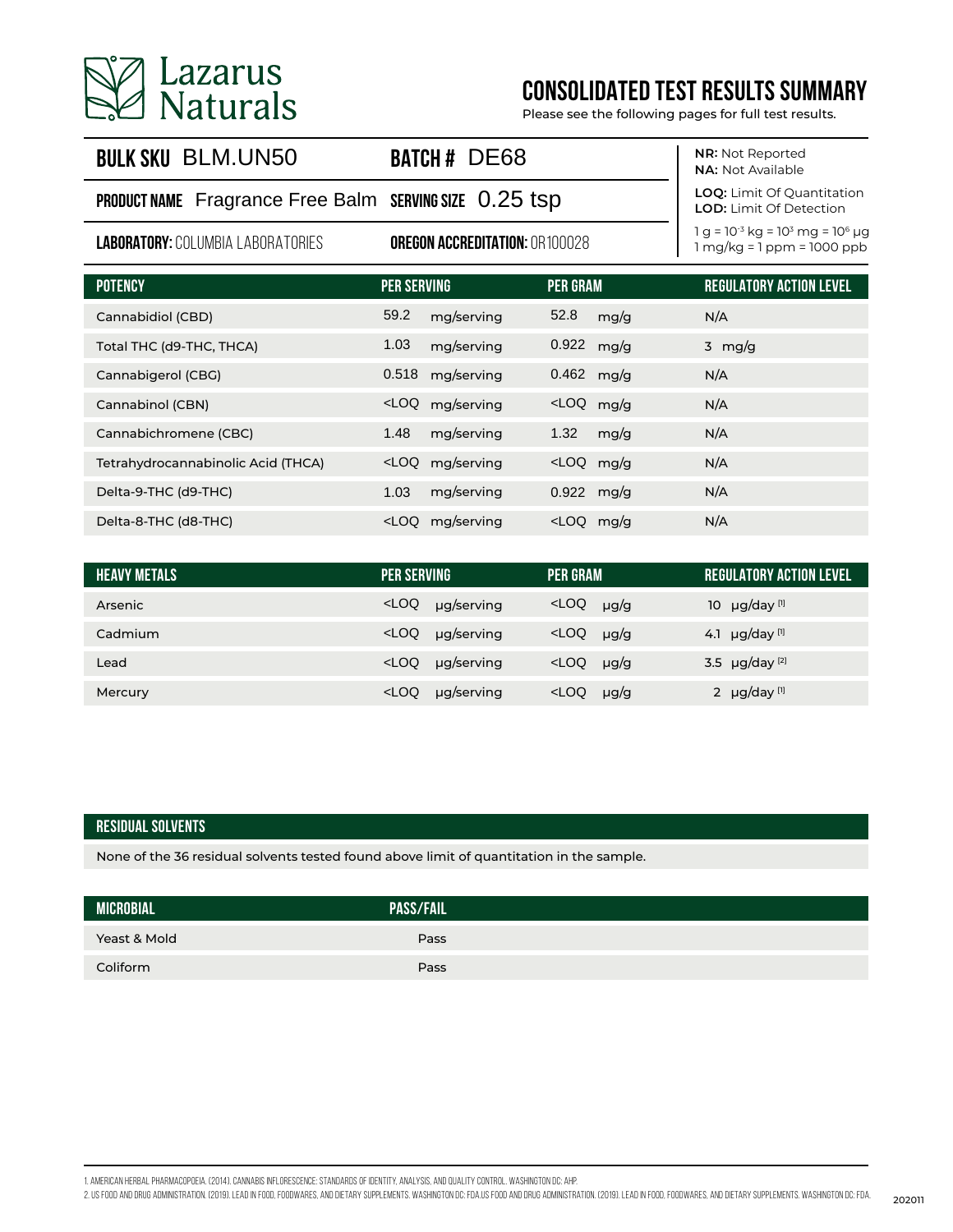



**Report Number: Report Date: ORELAP#:** 06/07/2021 OR100028 **Received:** 06/01/21 11:43 **Purchase Order:** 21-005985/D002.R001

**This is an amended version of report# 21-005985/D002.R00. Reason: Sample re-extracted for potency.**

| <b>Customer:</b><br><b>Product identity:</b> | Etz Hayim Holdings<br>FORM-DE68.BLM.UN50 |                     |                |
|----------------------------------------------|------------------------------------------|---------------------|----------------|
| <b>Client/Metrc ID:</b>                      |                                          |                     |                |
| Laboratory ID:                               | 21-005985-0001                           | <b>Sample Date:</b> | 05/21/21 13:40 |
|                                              |                                          | <b>Summary</b>      |                |
| Potency:                                     |                                          |                     |                |

| Analyte per 1g<br>CBC per $1g^{\dagger}$           | <b>Result</b><br>1.32 | Limits | <b>Units</b><br>mg/1g | <b>Status</b> | CBD-Total per 1g                     | 52.8 mg/1g    |  |
|----------------------------------------------------|-----------------------|--------|-----------------------|---------------|--------------------------------------|---------------|--|
| CBD per 1g                                         | 52.8                  |        | mg/1g                 |               |                                      | $0.922$ mg/1g |  |
| CBDV per 1g <sup>t</sup><br>CBE per $1g^{\dagger}$ | 0.169<br>0.355        |        | mg/1g<br>mg/1g        |               | THC-Total per 1g                     |               |  |
| CBG per $1g†$<br>$\Delta$ 9-THC per 1q             | 0.462<br>0.922        |        | mg/1g<br>mg/1g        |               | (Reported in milligrams per serving) |               |  |

**www.columbialaboratories.com**

Test results relate only to the parameters tested and to the samples as received by the laboratory. Test results meet all requirements of NELAP and the Columbia Laboratories quality assurance plan<br>unless otherwise noted. T prior arrangements have been made.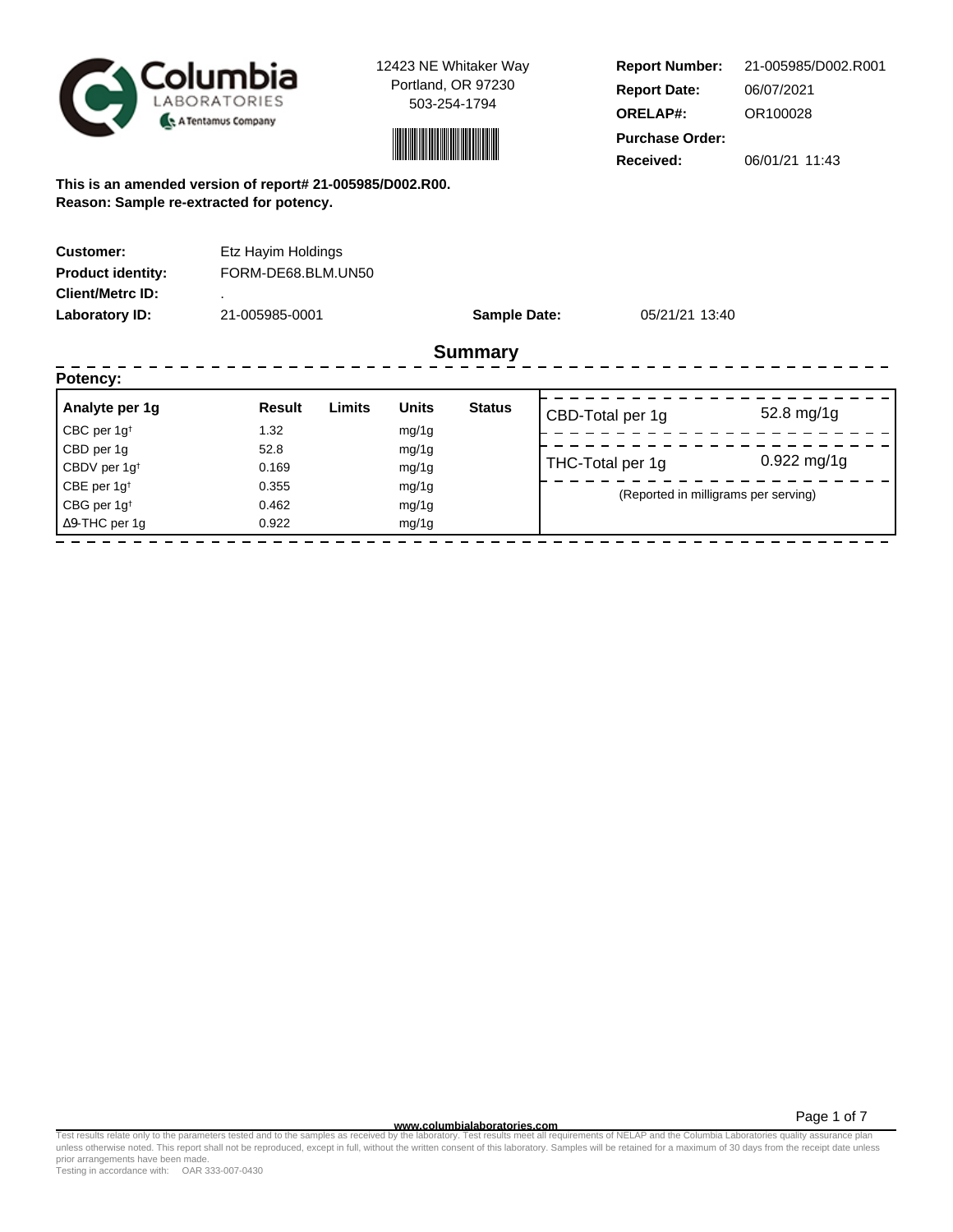



**Report Number: Report Date: ORELAP#:** 06/07/2021 OR100028 **Received:** 06/01/21 11:43 **Purchase Order:** 21-005985/D002.R001

| <b>Customer:</b>            | Etz Hayim Holdings<br>16427 NE Airport Way<br>PORTLAND 97230<br>United States of America (USA) |
|-----------------------------|------------------------------------------------------------------------------------------------|
| <b>Product identity:</b>    | FORM-DE68.BLM.UN50                                                                             |
| <b>Client/Metrc ID:</b>     |                                                                                                |
| <b>Sample Date:</b>         | 05/21/21 13:40                                                                                 |
| Laboratory ID:              | 21-005985-0001                                                                                 |
| <b>Evidence of Cooling:</b> | Nο                                                                                             |
| Temp:                       | 23.5 °C                                                                                        |
| Serving Size #1:            | 1 g                                                                                            |

## **Sample Results**

| Potency per 1g                      |         |        | Method J AOAC 2015 V98-6 (mod) Units mg/se Batch: 2104989 |            | Analyze: 6/5/21 6:49:00 AM |              |
|-------------------------------------|---------|--------|-----------------------------------------------------------|------------|----------------------------|--------------|
| Analyte                             | Result  | Limits | <b>Units</b>                                              | <b>LOQ</b> |                            | <b>Notes</b> |
| CBC per $1g†$                       | 1.32    |        | mg/1g                                                     | 0.0324     |                            |              |
| CBC-A per 1g <sup>t</sup>           | $<$ LOQ |        | mg/1g                                                     | 0.0324     |                            |              |
| CBC-Total per 1g <sup>t</sup>       | 1.32    |        | mg/1g                                                     | 0.0609     |                            |              |
| CBD per 1g                          | 52.8    |        | mg/1g                                                     | 0.324      |                            |              |
| CBD-A per 1g                        | $<$ LOQ |        | mg/1g                                                     | 0.0324     |                            |              |
| CBD-Total per 1g                    | 52.8    |        | mg/1g                                                     | 0.353      |                            |              |
| CBDV per 1g <sup>t</sup>            | 0.169   |        | mg/1g                                                     | 0.0324     |                            |              |
| CBDV-A per 1g <sup>t</sup>          | $<$ LOQ |        | mg/1g                                                     | 0.0324     |                            |              |
| CBDV-Total per 1g <sup>+</sup>      | 0.169   |        | mg/1g                                                     | 0.0606     |                            |              |
| CBE per 1g <sup>t</sup>             | 0.355   |        | mg/1g                                                     | 0.324      |                            |              |
| CBG per 1g <sup>t</sup>             | 0.462   |        | mg/1g                                                     | 0.0324     |                            |              |
| CBG-A per 1g <sup>t</sup>           | $<$ LOQ |        | mg/1g                                                     | 0.0324     |                            |              |
| CBG-Total per 1g <sup>+</sup>       | 0.462   |        | mg/1g                                                     | 0.0606     |                            |              |
| CBL per 1g <sup>t</sup>             | $<$ LOQ |        | mg/1g                                                     | 0.0324     |                            |              |
| CBL-A per 1g <sup>t</sup>           | $<$ LOQ |        | mg/1g                                                     | 0.324      |                            |              |
| CBL-Total per 1g <sup>t</sup>       | $<$ LOQ |        | mg/1g                                                     | 0.609      |                            |              |
| CBN per 1g                          | $<$ LOQ |        | mg/1g                                                     | 0.0324     |                            |              |
| CBT per 1g <sup>t</sup>             | $<$ LOQ |        | mg/1g                                                     | 0.324      |                            |              |
| $\Delta$ 8-THCV per 1g <sup>+</sup> | $<$ LOQ |        | mg/1g                                                     | 0.324      |                            |              |
| $\Delta$ 8-THC per 1g <sup>+</sup>  | $<$ LOQ |        | mg/1g                                                     | 0.0324     |                            |              |
| $\Delta$ 9-THC per 1g               | 0.922   |        | mg/1g                                                     | 0.0324     |                            |              |
| exo-THC per 1g <sup>t</sup>         | $<$ LOQ |        | mg/1g                                                     | 0.324      |                            |              |
| THC-A per 1g                        | $<$ LOQ |        | mg/1g                                                     | 0.0324     |                            |              |
| THC-Total per 1g                    | 0.922   |        | mg/1g                                                     | 0.0609     |                            |              |
| THCV per 1g <sup>t</sup>            | $<$ LOQ |        | mg/1g                                                     | 0.0324     |                            |              |
| THCV-A per 1g <sup>t</sup>          | $<$ LOQ |        | mg/1g                                                     | 0.0324     |                            |              |
| THCV-Total per 1g <sup>+</sup>      | $<$ LOQ |        | mg/1g                                                     | 0.0609     |                            |              |
| Total Cannabinoids per 1g           | 55.7    |        | mg/1g                                                     |            |                            |              |

**WWW.columbialaboratories.com**<br>unless otherwise noted. This report shall not be reproduced, except in full, without the written consent of this laboratory. Samples will be retained for a maximum of 30 days from the receipt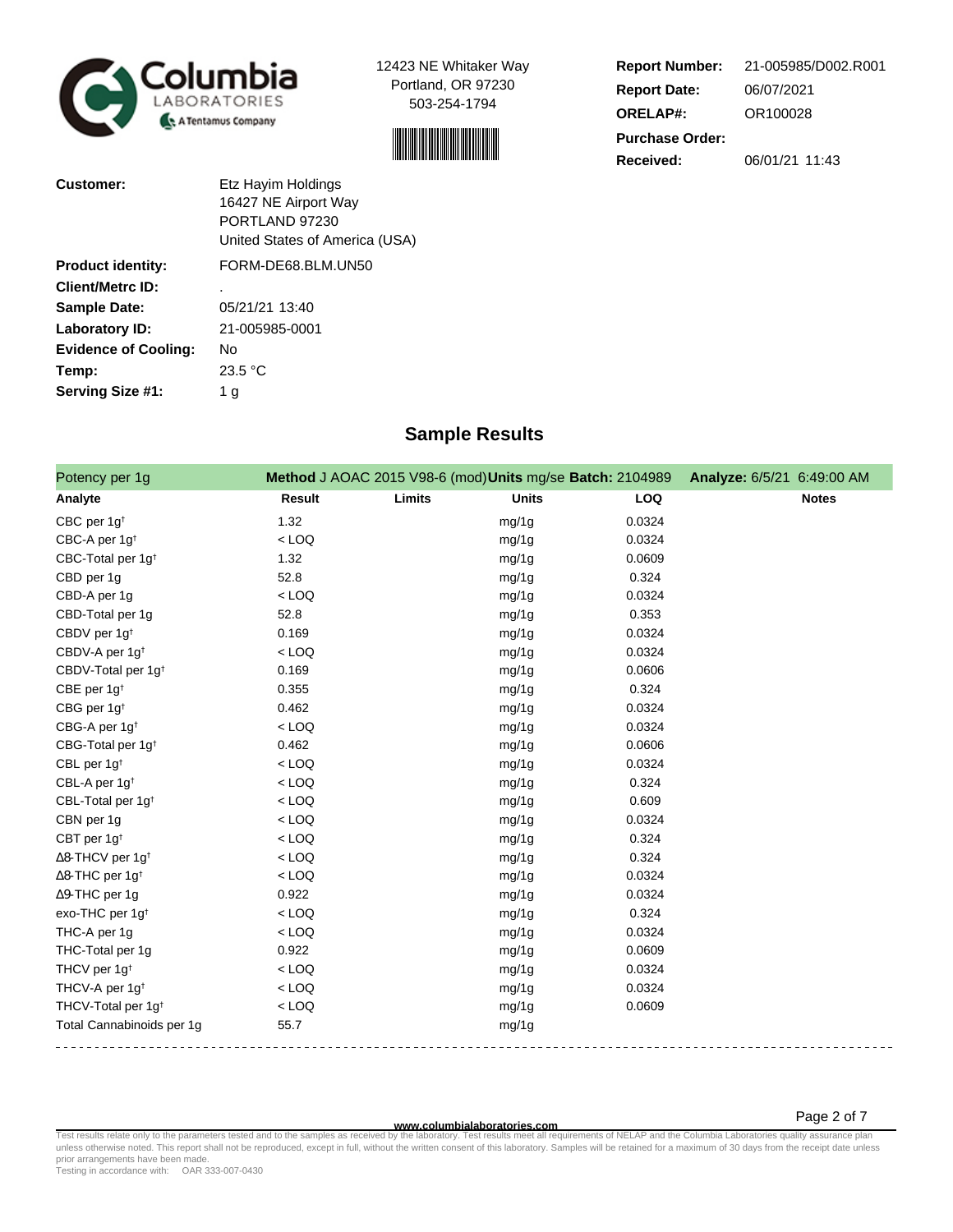



**Report Number: Report Date: ORELAP#:** 06/14/2021 OR100028 **Received:** 06/01/21 11:43 **Purchase Order:** 21-005985/D003.R000

| <b>Customer:</b>                        | Etz Hayim Holdings |                   |                     |                               |  |
|-----------------------------------------|--------------------|-------------------|---------------------|-------------------------------|--|
| <b>Product identity:</b>                | FORM-DE68.BLM.UN50 |                   |                     |                               |  |
| <b>Client/Metrc ID:</b>                 |                    |                   |                     |                               |  |
| <b>Laboratory ID:</b>                   | 21-005985-0003     |                   | <b>Sample Date:</b> | 05/21/21 13:40                |  |
|                                         |                    |                   | <b>Summary</b>      |                               |  |
| <b>Residual Solvents:</b>               |                    |                   |                     |                               |  |
| All analytes passing and less than LOQ. |                    |                   |                     |                               |  |
| <b>Pesticides:</b>                      |                    |                   |                     |                               |  |
| Analyte                                 | Result<br>(mg/kg)  | Limits<br>(mg/kg) | <b>Status</b>       |                               |  |
| Diazinon                                | 0.15               | 0.20              | pass                |                               |  |
| <b>Metals:</b>                          |                    |                   |                     |                               |  |
| Less than LOQ for all analytes.         |                    |                   |                     |                               |  |
|                                         |                    |                   |                     | ----------------------------- |  |

**WWW.columbialaboratories.com**<br>unless otherwise noted. This report shall not be reproduced, except in full, without the written consent of this laboratory. Test results meet all requirements of NELAP and the Columbia Labor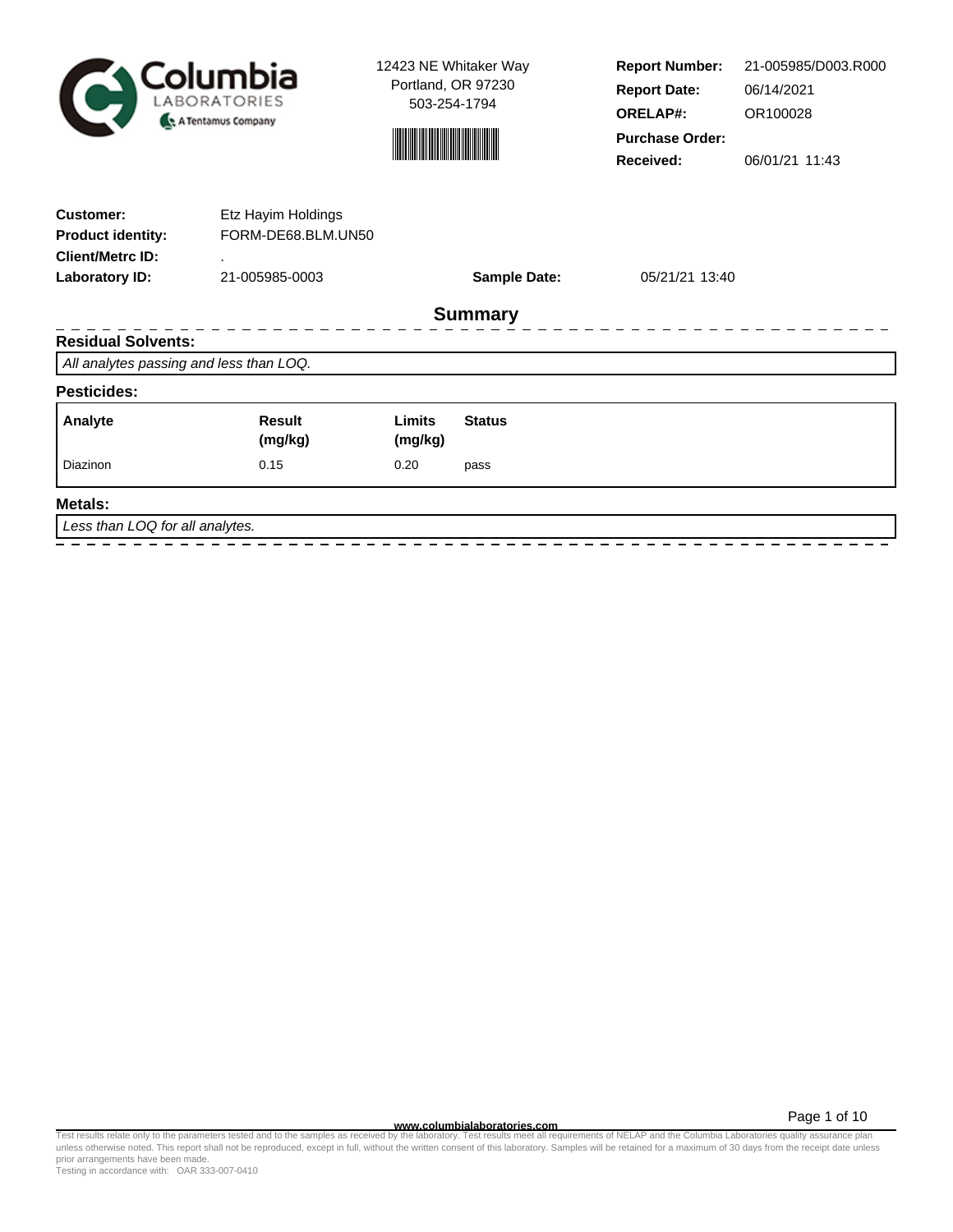



**Report Number: Report Date: ORELAP#:** 06/14/2021 OR100028 **Received:** 06/01/21 11:43 **Purchase Order:** 21-005985/D003.R000

| <b>Customer:</b>            | Etz Hayim Holdings<br>16427 NE Airport Way<br>PORTLAND 97230<br>United States of America (USA) |
|-----------------------------|------------------------------------------------------------------------------------------------|
| <b>Product identity:</b>    | FORM-DE68.BLM.UN50                                                                             |
| <b>Client/Metrc ID:</b>     |                                                                                                |
| <b>Sample Date:</b>         | 05/21/21 13:40                                                                                 |
| Laboratory ID:              | 21-005985-0003                                                                                 |
| <b>Evidence of Cooling:</b> | Nο                                                                                             |
| Temp:                       | 23.5 °C                                                                                        |

### **Sample Results**

| <b>Solvents</b>                | <b>Method Residual Solvents by GC/MS</b> |                                |      |      | Units $\mu$ g/g      | <b>Batch 2104995</b> |         |                                |      |      | <b>Analyze 06/08/21 08:51 AM</b> |
|--------------------------------|------------------------------------------|--------------------------------|------|------|----------------------|----------------------|---------|--------------------------------|------|------|----------------------------------|
| Analyte                        | Result                                   | <b>Limits LOQ Status Notes</b> |      |      | Analyte              |                      | Result  | <b>Limits LOQ Status Notes</b> |      |      |                                  |
| 1,4-Dioxane                    | $<$ LOQ                                  | 380                            | 100  | pass | 2-Butanol            |                      | $<$ LOQ | 5000                           | 200  | pass |                                  |
| 2-Ethoxyethanol                | $<$ LOQ                                  | 160                            | 30.0 | pass | 2-Methylbutane       |                      | $<$ LOQ |                                | 200  |      |                                  |
| 2-Methylpentane                | $<$ LOQ                                  |                                | 30.0 |      | 2-Propanol (IPA)     |                      | $<$ LOQ | 5000                           | 200  | pass |                                  |
| 2,2-Dimethylbutane             | $<$ LOQ                                  |                                | 30.0 |      | 2,2-Dimethylpropane  |                      | $<$ LOQ |                                | 200  |      |                                  |
| 2,3-Dimethylbutane             | $<$ LOQ                                  |                                | 30.0 |      | 3-Methylpentane      |                      | $<$ LOQ |                                | 30.0 |      |                                  |
| Acetone                        | $<$ LOQ                                  | 5000                           | 200  | pass | Acetonitrile         |                      | $<$ LOQ | 410                            | 100  | pass |                                  |
| Benzene                        | $<$ LOQ                                  | 2.00                           | 1.00 | pass | Butanes (sum)        |                      | $<$ LOQ | 5000                           | 400  | pass |                                  |
| Cyclohexane                    | $<$ LOQ                                  | 3880                           | 200  | pass | Ethanol <sup>t</sup> |                      | $<$ LOQ |                                | 200  |      |                                  |
| Ethyl acetate                  | $<$ LOQ                                  | 5000                           | 200  | pass | Ethyl benzene        |                      | $<$ LOQ |                                | 200  |      |                                  |
| Ethyl ether                    | $<$ LOQ                                  | 5000                           | 200  | pass | Ethylene glycol      |                      | $<$ LOQ | 620                            | 200  | pass |                                  |
| Ethylene oxide                 | $<$ LOQ                                  | 50.0                           | 20.0 | pass | Hexanes (sum)        |                      | $<$ LOQ | 290                            | 150  | pass |                                  |
| Isopropyl acetate              | $<$ LOQ                                  | 5000                           | 200  | pass | Isopropylbenzene     |                      | $<$ LOQ | 70.0                           | 30.0 | pass |                                  |
| m,p-Xylene                     | $<$ LOQ                                  |                                | 200  |      | Methanol             |                      | $<$ LOQ | 3000                           | 200  | pass |                                  |
| Methylene chloride             | $<$ LOQ                                  | 600                            | 60.0 | pass | Methylpropane        |                      | $<$ LOQ |                                | 200  |      |                                  |
| n-Butane                       | $<$ LOQ                                  |                                | 200  |      | n-Heptane            |                      | $<$ LOQ | 5000                           | 200  | pass |                                  |
| n-Hexane                       | $<$ LOQ                                  |                                | 30.0 |      | n-Pentane            |                      | $<$ LOQ |                                | 200  |      |                                  |
| o-Xylene                       | $<$ LOQ                                  |                                | 200  |      | Pentanes (sum)       |                      | $<$ LOQ | 5000                           | 600  | pass |                                  |
| Propane                        | $<$ LOQ                                  | 5000                           | 200  | pass | Tetrahydrofuran      |                      | $<$ LOQ | 720                            | 100  | pass |                                  |
| Toluene                        | $<$ LOQ                                  | 890                            | 100  | pass | <b>Total Xylenes</b> |                      | $<$ LOQ |                                | 400  |      |                                  |
| <b>Total Xylenes and Ethyl</b> | $<$ LOQ                                  | 2170                           | 600  | pass |                      |                      |         |                                |      |      |                                  |

**WWW.columbialaboratories.com**<br>unless otherwise noted. This report shall not be reproduced, except in full, without the written consent of this laboratory. Test results meet all requirements of NELAP and the Columbia Labor